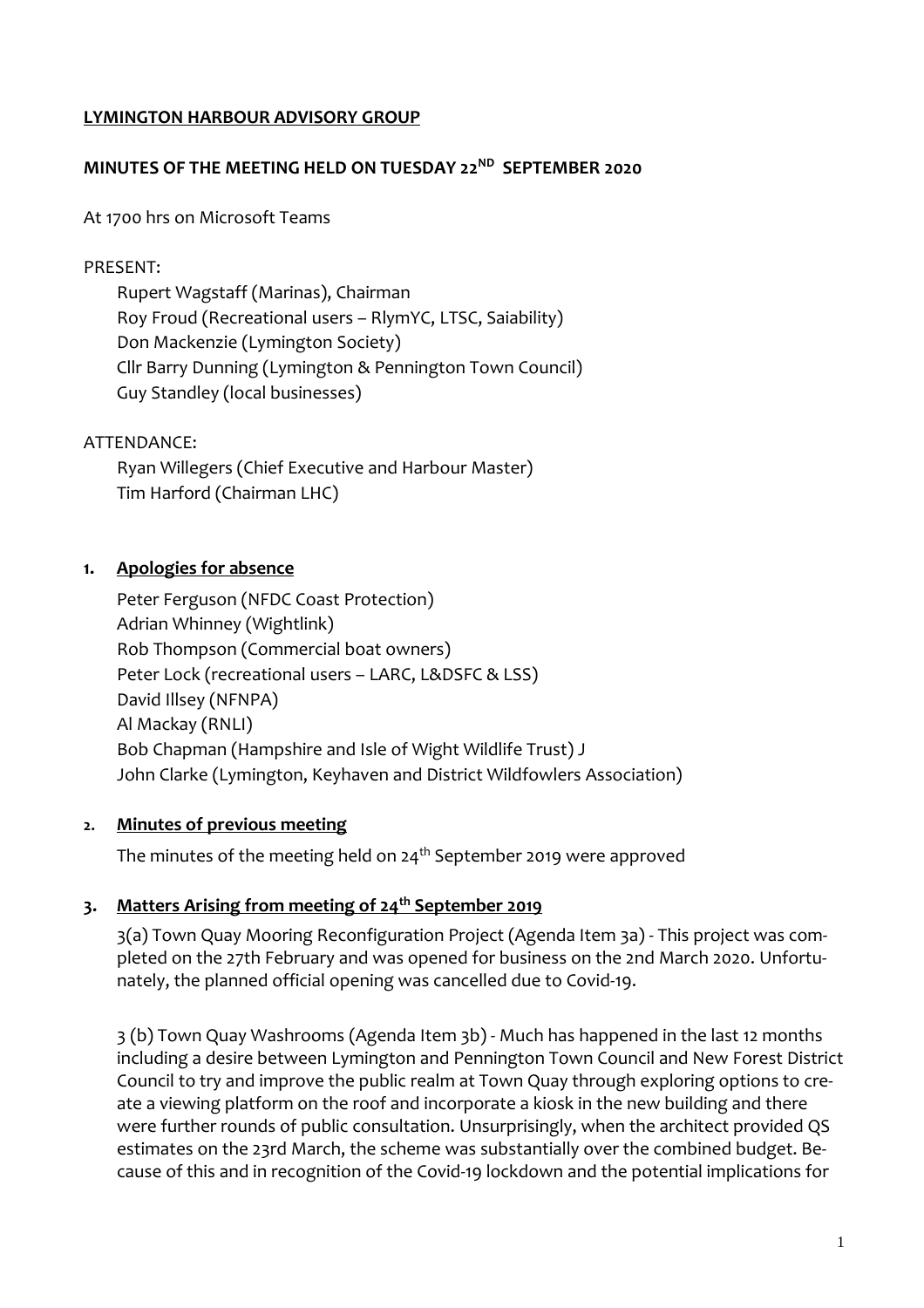each organisations finances, the project was paused. On the 7th September the project team reconvened and it was agreed that the currently costed scheme was not affordable. The budget was also reviewed in light of the impact of Covid-19 and LHC are still waiting for clarification on the amount that Lymington and Pennington Town Council can now contribute. In the light of Covid-19 LHC also believe that they should not progress with the communal lobby/reception area and revert to individual cubicles accessible through PIN protected doors direct from the pavement. This should significantly reduce the area of the building they will need and therefore cost.

3 (c) Seawall Adjacent to RLymYC (Agenda Item 3d) - The EA/NFDC have undertaken temporary remedial repairs to this section of the seawall wall.

3 (d) Provision of Dinghy Moorings (Agenda Item 3 e) – As indicated previously, consideration of the provision of non-tender dinghy moorings accessible from the shore has been incorporated into the ongoing review of mooring provision that forms part of the objectives of the current strategic plan.

3 (e) 2020 to 2025 Strategic Plan (Agenda Item 5) – As noted at LHAG's September 2019 meeting, the Strategic Plan was approved at the Commissioners meeting on the 23rd September 2019. It was subsequently published on the 1st October 2020 and is available on the LHC website.

3 (f) W Class Ferries - Engine failures (Agenda 7 b) – As has previously been reported, following several engine failures on the W Class, most recently in December 2018, to reduce the risk of further failures, pending the outcome of MAIB investigations, the W Class were put into mitigation measures. Mitigation measures were agreed with the regulators and included a change to the operational engine settings. LHC were keen to ensure that this did not adversely impact on the wake produced which may affect the safety of small craft. LHC therefore monitored the effects of the new settings closely following their implementation last year. Following 18 months of safe operation and investigative work involving the MCA, MAIB, the engine manufacturers and Lloyds Classification Society, the vessels came out of mitigation at the end of July. Throughout this period, Wightlink liaised regularly with LHC and LHC also had a joint meeting with the MAIB. LHC are still awaiting the publication of the MAIB investigation report.

## **4. LHAG Membership**

4 (a) On the 16th May, John Clark came to the end of his first 3 year term of office since being re-nominated to represent the interests of Lymington and Keyhaven Wildfowlers. Under LHAG's constitution, John was eligible to continue for a further term and has been reappointed. His new term will expire on the on the 29th July 2023.

4 (b) On the 29th July, Peter Lock came to the end of his first 3 year term of office since being re-nominated to represent the interests of Lymington Amateur Rowing Club, Lymington & District Sea Fishing Club and Lymington Sea Scouts. Under LHAG's constitution, Peter was also eligible to continue for a further term and has been reappointed to serve a further 3 year term ending on the 29th July 2023.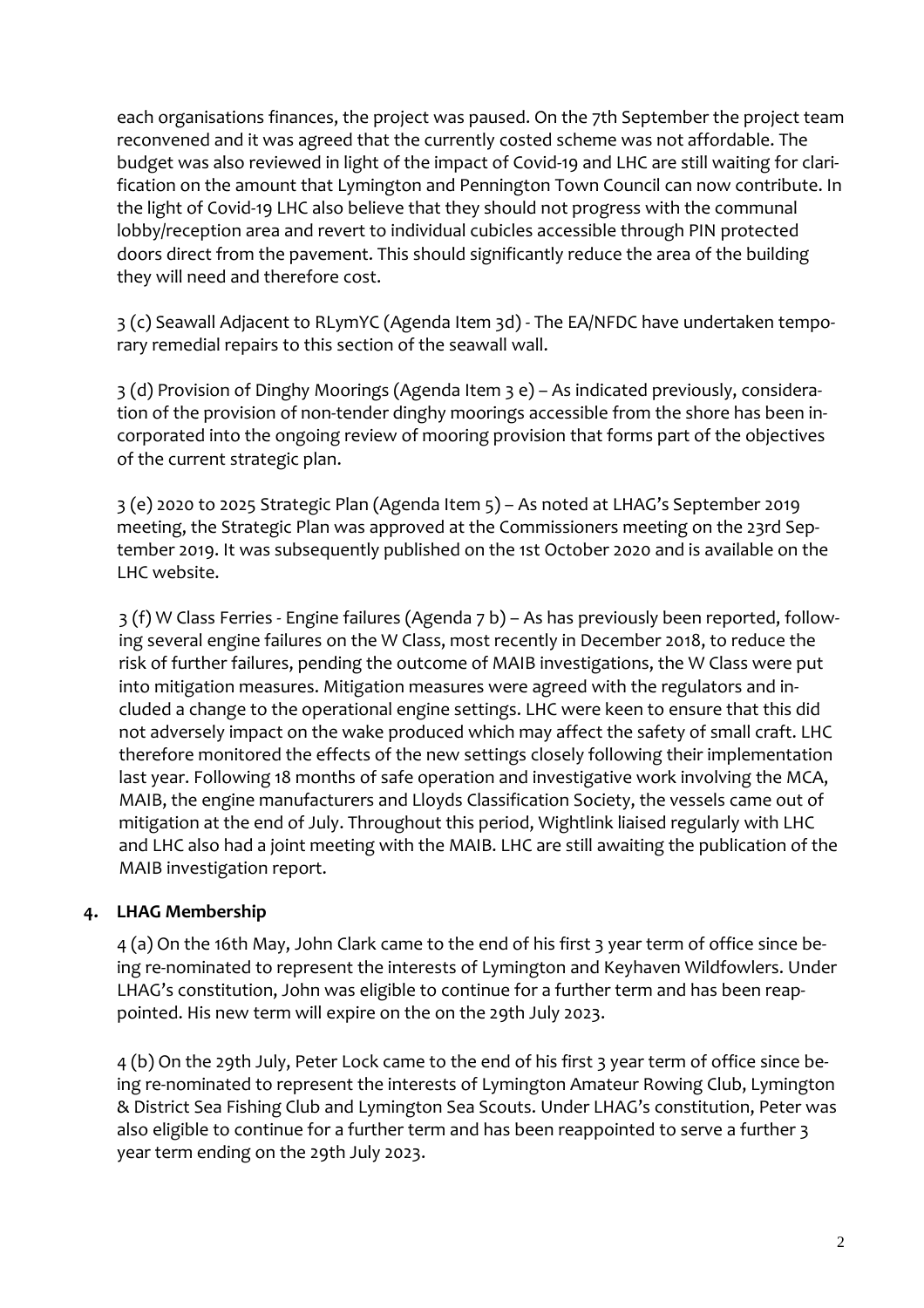4 (c) Bob Chapman came to the end of his second term of office representing Hampshire & Isle of Wight Wildlife Trust Interests (HIWWT) on the 03/07/2020. As required under LHAG's constitution, after every 2nd term LHC reconfirm with the nominating organisation/s who they would like to nominate. HIWWT asked that Bob continue and he has been reappointed for a further three year term.

4 (d) On the 31st August 2020, Peter Upcher also came to the end of his second term of office representing Royal Lymington Yacht Club, Lymington Town Sailing Club, Lymington Sailability and Lymington RNLI. These organisations were reconsulted on their representation going forward. Lymington Town Sailing Club enquired if it was possible for the clubs to each have their own representation. Following consultation with Commissioners and the Chairman of LHAG, this was declined as it would upset the balance of the representation and also make the group too large. It could also lead to other similar leisure organisations also requesting individual representation. The RNLI also asked if they could have their own representation as their interests did not easily align and sometimes conflicted with those of leisure users. This was accepted by the Commissioners.

Accordingly, Lymington Town Sailing Club, Royal Lymington Yacht Club and Lymington Sailability nominated Roy Froud to be their representative. Lymington RNLI nominated Alastair Mackay to represent their interests. Appointment letters have been issued, with both taking effect from the 7th September 2020 for an initial term of three years.

4 (e) On behalf of the Commissioners and the advisory group, Ryan Willegers thanked all who have served on LHAG for their work on behalf of the river community.

# **5. Commissioners**

Since LHAG's meeting last September, the following changes to the Commissioners have taken place:-

Alison Towler reappointment for a 2nd term – ends 31/10/2023 (proposal at 21/09/2020 meeting)

Mike Bowles new appointment – co-opted 01/08/2020 to 31/10/2020 then 1st term from 01/11/2020

Tim Harford reappointed for a 2nd term – ends 31/10/2022

Bob Mitchell reappointed for 2nd term – ends 31/10/2022

Jane Challener reappointed for a 2nd term - ends 31/03/2022

John Morrow new appointment – 1st term from 01/08/2020

Tim Harford elected chair from 01/06/2020

Alison Towler elected vice chair from 01/06/2020 (replaced Tim Harford who became chair) Retiring Commissioners

Richard Jenner retired as chair on the 31/05/2020. Richard retires as a Commissioner on the 31st October after serving for 3 terms (9 years).

Paul Martin retires as a Commissioner on the 31st October after serving for 2 terms (6 years).

# **6. Commercial Pontoons (Fishing Boats)**

The commercial berth area was modified as part of the Town Quay redevelopment plans following consultation, including with the commercial fishermen, Lymington Amateur Rowing Club (LARC) and Haven Quay. Both supported the layout which was changed from LHC's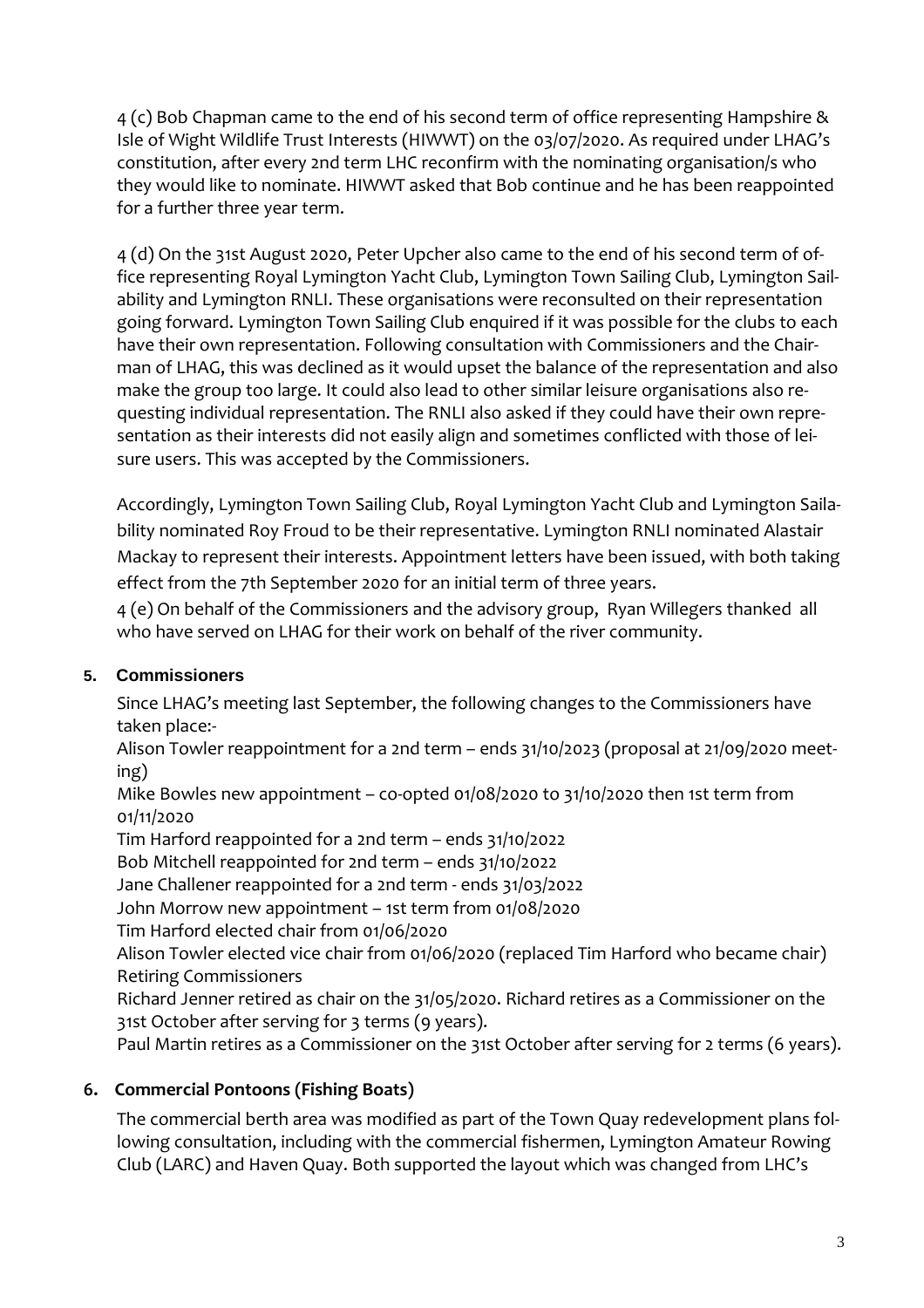original intentions because of requests from the commercial fishermen to increase the size of the turning space opposite their working berth.

However, following a period of use, LARC identified that particularly on ebb tides they were finding it difficult to safely transit under the railway bridge from their new premises because of the proximity of a commercial catamaran on the berth adjacent to the fairway. (Note: the fairway had been enlarged from when they did their sea trials before committing to moving to the new location).

The Commercial Fishermen also asked if the four pontoon layout could be altered to a three pontoon layout in order to create more space between berths. This would allow for more flexibility to change boats in future. To resolve the issue experienced by LARC and meet the request of the commercial fishermen, the number of pontoons would need to reduce from four to three, with two of the three being extended. A consequence of this is that it reduces the turning area opposite the commercial berths albeit the area is still larger than the preproject area.

Following further consultation with the fishermen, LARC and Haven Quay to agree a revised three pontoon layout (two longer pontoons) and work to establish that the two longer pontoons can be achieved by reconfiguring the existing pontoons with some modifications, the Commissioners agreed to progress, subject to a marine licence being granted. A further benefit of the additional flexibility of the three pontoon spacing is that it will allow smaller boats to be berthed adjacent to Haven Quay thus improving access. The application for a licence was lodged in July and LHC hope to have a successful outcome in time to undertake the works this winter.

## **7. Slipway Development**

At the July LHC meeting, Rupert Wagstaff (LHAG) indicated that in relation to the slipway development, he felt that LHC would need to invest in producing some design options to act as a discussion stimulus with other partners on financing. The Chair and Vice Chair of the Commissioners and Ryan had some further discussion on this.

They noted that none of the other parties have fulfilled their action point from the January meeting of the slipway working group, to consult their organisations and report back on whether there was a willingness 'in principle' to adopting the proposed partnership funding approach to develop a scheme to achieve the shared objectives. It was recognised that the delay was likely to be due to the impact of Covid-19.

It was felt that before LHC incur consultancy fees on developing this project, the question of financing 'in principle' needed to be resolved. There also needed to be a clearer acknowledgment that this was a medium to long term project (probably 5 to 10 years) given the likely impact on each organisation's finances and the timeline for the Environment Agency project to improve (raise) the flood defences in response to predicted seas level rise. The requirements of the latter could have a material impact on the design of a new slipway and any supporting infrastructure.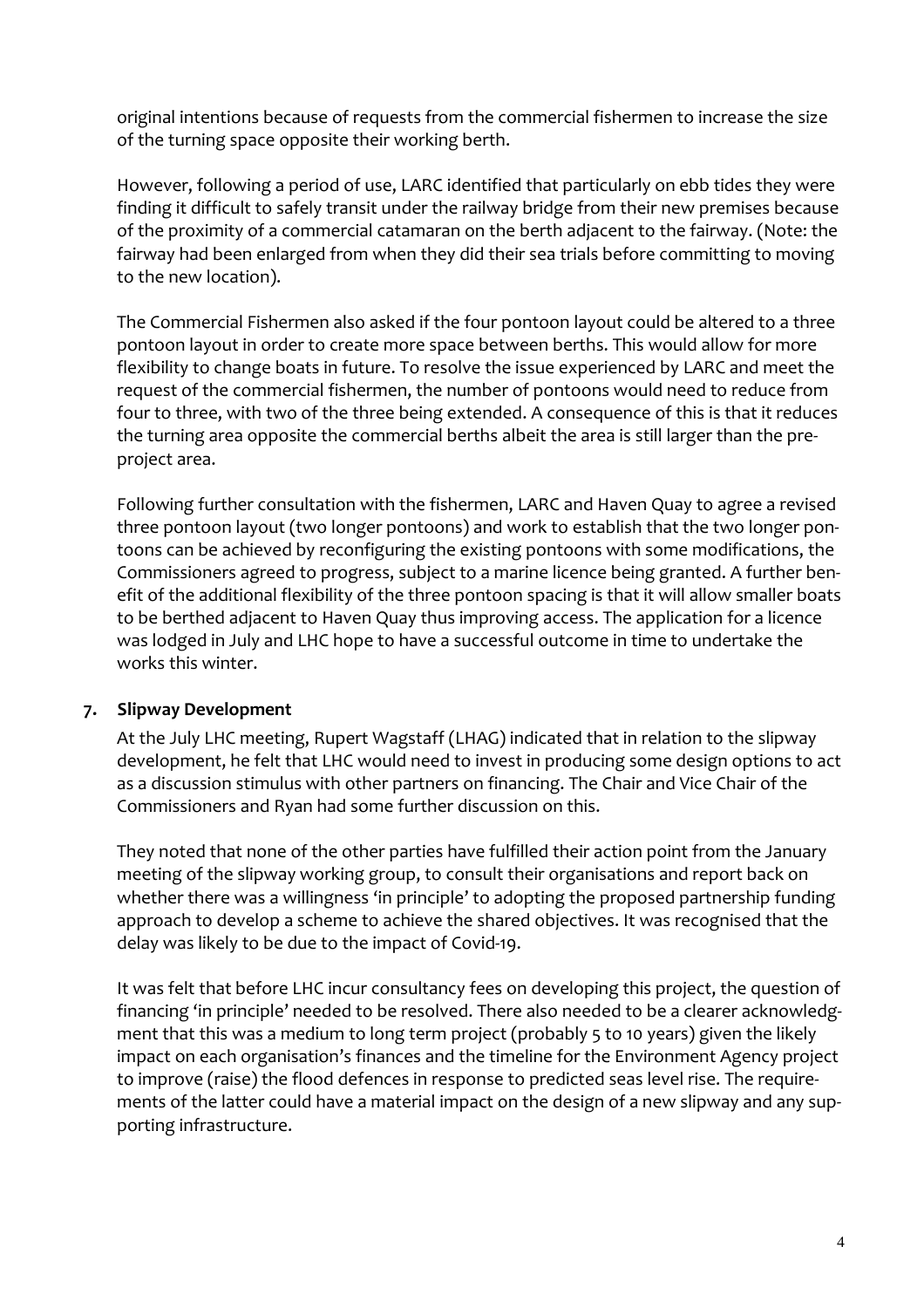Given the above, it was proposed that the next meeting with LHC's project partners seeks to firm up on these issues for the main scheme, but also opens a discussion on whether there are some lower cost changes that LHC could make in the short term that would provide a material benefit/improvement to slipway users until such time as a bigger scheme can progress

## **8. Covid-19**

#### **Financial**

Like most businesses, back in March the Commissioners had to take prompt action to safeguard the harbour given the unknown implications of lockdown and the potential financial implications this entailed.

From a financial perspective they took advantage of various Government support packages available including the furlough scheme and made decisions to cut all non-essential expenditure to protect their cash position given the significant uncertainty surrounding future income at that time.

This included taking an early decision to try and guarantee some income from the visitor berths during an unknown lockdown period through allocating approximately two thirds of the visitor walk ashore berths at Town Quay to full season summer lets until the 30th September. The mid river visitor moorings were also allocated on this basis. There was a delay in getting some of these long term visitor lets onto the moorings because of the restrictions in the initial lockdown period.

The Dan Bran pontoon berths were kept in reserve in anticipation of opening at some point in future and in recognition that a large number of rally's had already been pre-booked. Although restrictions were partially relaxed in May allowing short stay visits, in practice LHC had very few short stay requests. It was not until the 4th July when overnight visitors were permitted that visitor business picked up and since then, like elsewhere in the Solent, they have been full on most days with an unprecedent level of demand.

Next season LHC will not allocate long term lets (LTV's) to the walk ashore visitor berths at Town Quay on a full season basis. If we enter a lockdown period again where overnight visitor stays are not permitted, they will attempt to fill some of the berths with LTV's, but only on a monthly basis so that they can revert back to normal visitor use when restrictions are eased. If we do not enter into a lockdown period, all walk ashore berths will be kept available for normal visitor use.

Use of the mid river visitor moorings will be closely monitored and judgements will need to be made balancing overnight visitor demand with Covid risk management (including washroom capacity) and it may still be desirable to let some of the mid river visitor berths to LTV's.

## Covid-19 Operations and Covid Safety Planning

Since March LHC have been working to a risk mitigation plan that was produced to keep staff and customer safe and comply with the Governments Covid secure workplace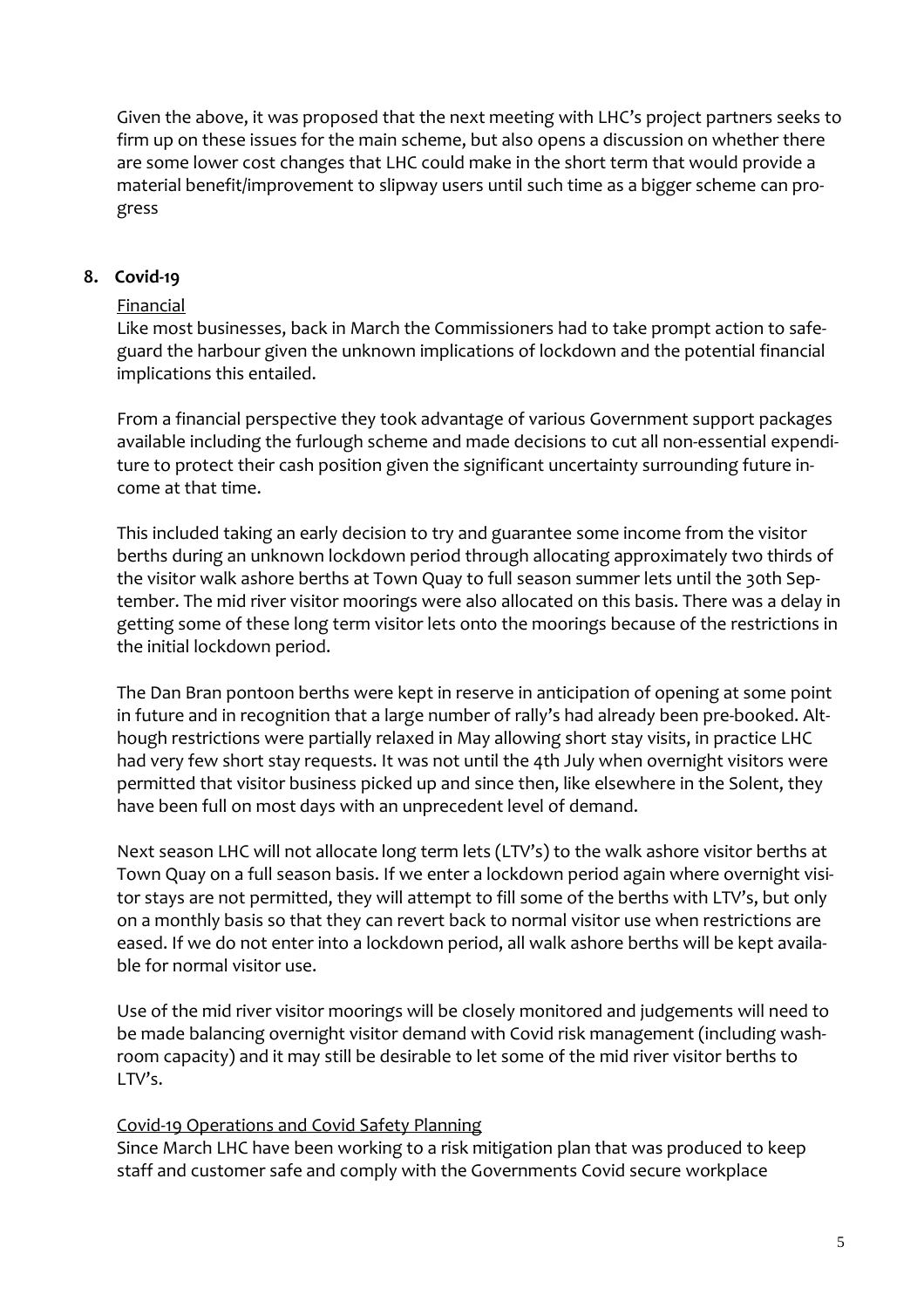guidance. The plan is based on risk assessments of activities and is reviewed when there are changes to government guidance.

A further reason for restricting visitor berth numbers was a concern about maintain social distancing, including within washrooms. To minimise this risk, LHC encouraged all boats that had onboard facilities to use them. LTSC notified LHC that they would not reopen their washrooms when lockdown ended because they did not feel they could make them Covid secure. This meant that any Dan Bran visitors that needed to use shore facilities had to initially use the public toilets at Bath Road or LHC's washroom facilities at Town Quay. LHC subsequently agreed to lease the two unused showers and one toilet in the Bath Road toilet block from NFDC until mid October when the Dan Bran pontoon will close for dredging.

For the initial weeks in July LHC did not permit rafting on the Dan Bran pontoon so they could monitor social distancing and the demand for/use of the washrooms. As they got more confidence that rafting can be managed in a way that mitigated Covid risk, LHC allowed a raft of two. In the case of rallies, where the organiser accepted responsibility for ensuring the published safe rafting protocol was followed, a raft of three was allowed in exceptional circumstances.

A further key risk mitigation measure to provide resilience against a Covid infection in the workplace over the summer season was to split outside staff into two separate teams that work on a days on days off roster pattern that ensures they do not meet. To achieve this extra seasonal cover was needed. While this achieved the objective of mitigating Covid risk, the actual number of outside staff available on most days was lower than under the normal roster pattern. The contingency for office staff was to put measures in place to facilitate home working if needed.

It is fair to say that both the office and outside teams were under resourced for the unprecedented level of activity experienced since lockdown restrictions were eased and they will need to plan accordingly for 2021.

## **9. Any Other Business**

Don Mackenzie asked if it had been a missed opportunity for a study to identify any effects of the ferries not running and thought it had been visibally noticeable that the water had lower than normal turbidity and would this lead to a higher dredging requirement to keep the navigational channel at the required depth. Ryan Willegers responded that as no baseline data was available and the period in which the ferries didnt run at all was limited, it was felt a study would not have any benefits.

It was noted that it was good to see the sea wall area adjacent to the RlymYC was now open again to the public and that the repair was in the end cheap to effect and how daft it was that the area had been closed off for years for no good reason.

The rowing club have issued permits to Redrow residents who join the club to allow access to the Lymington Amatuer Rowing Club (LARC) pontoons in a response to high demand in the summer as an attempt to control who uses the pontoon.